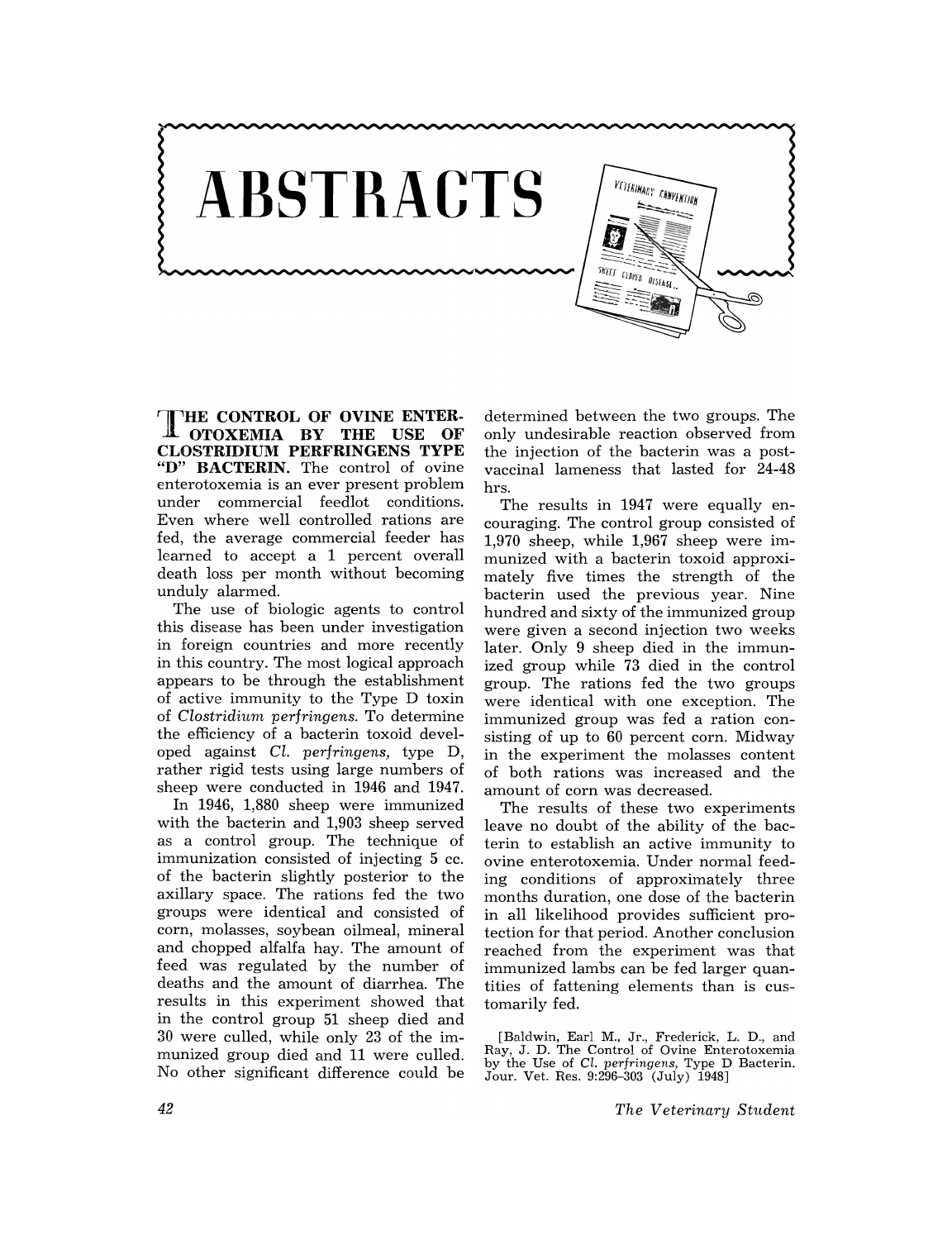**SODIUM SULFAMETHAZINE IN TREATMENT OF ACTINOMYCES**<br> **EROPHOROUS INFECTIONS OF NECROPHOROUS INFECTIONS THE BOVINE FOOT.** The use of sodium<br>sulfanyriding has revolutionized the sulfapyridine has revolutionized treatment of foot-rot. Since this drug has become difficult to obtain, a search has been made for other sulfonamides which might be useful in the treatment of necrophorous infections.

Twenty-seven cases of foot-rot, in a college herd in which foot-rot had been enzootic for years, were treated with sodium sulfamethazine. Each case was handled only the length of time necessary to make a diagnosis of foot-rot and to classify it as to type. Dosages varied from 25 to 125 Gm. All of the cattle treated reponded to a single dose of the drug with the exception of two animals that had received 50 Gm. at the initial treatment. Both of these responded to the second treatment. In many cases, the inflammation began to subside on the day following treatment, and in most cases recovery had occurred by the third day.

No shock reactions were noted when using a 25 percent solution of the drug. However, an increase in respiration was observed at times which subsided soon after the injection was completed. However, it is quite possible to produce shock in animals by giving excessive doses of the drug.

Preliminary evidence indicated that an optimal intravenous dose of sodium sulfamethazine in the treatment of early cases of foot-rot varies between 3.5 and 4.5 Gm. per 100 lbs.  $(0.5-0.75 \text{ gr.}/\text{lb.})$ .

[Lindley, Dean C. Sodium Sulfamethazine in Treatment of *Actinomyces necrophorous* Infections of the Bovine Foot. Jour. A.V.M.A. 113:465-467 (Nov.) 1948]

**HLORDANE POISONING: SYMP-TOMATOLOGY AND PATHOLO-**GY. In acute clinical cases the inset is sudden. Bleating or groaning, grinding of teeth, blindness, violent paddling, opisthotonos, and ultimate cyanosis just before death are regularly observable. In subacute to chronic cases there is no clear cut beginning, partial to complete blind-

*Winter, 1949* 

ness and locomotor ataxia appear gradually. Affected animals may circle, jump imaginary objects, stagger or suffer periodic convulsions.

Petechial and larger hemorrhages, characteristically subserous in the large and small intestine, and subepicardial in the heart are consistent autopsy findings. Congestion of the brain and spinal cord are often observed.

A differential diagnosis is somewhat of a problem. The symptoms and lesions of chlordane poisoning are similar in certain respects to those found in poisonings by sodium chloride, sodium nitrate, chloroform, cockleburs, DDT, santonin, and chlorides in general.

From the clinician's viewpoint it will not be so easy to differentiate DDT and chlordane poisonings. In DDT poisoning there is no apparent blindness, even just before death. Partial to total blindness is present from the beginning in chlordane affected animals. In general, animals poisoned by DDT, once they enter into convulsions, remain so until death or recovery. Those affected by chlordane may have periodic convulsions at considerable intervals of time.

The author has tabulated the clinical and autopsy observations in nine cases of chlordane poisonings.

fRadeleff, R. D. Chlordane Poisoning: Symptomatology and Pathology. Vet. Med. 93:342-347 (Aug.) 1948]

~URITAL **SODIUM, A NEW ANES-J THETIC AND HYNOTIC.** From a series of short-acting thio-barbiturates studied, surital sodium was chosen because of its low toxicity and desirable pharmacologic properties.

Surital sodium anesthesia was used in a total of 53 operations on adult male dogs. The operations consisted of intramuscular implantations of foreign bodies, cecectomies, tumor removals, and laparotomies for liver and spleen surgery. From data compiled on these operations and on the experimental use of surital sodium in 19 other dogs, a dose of 17.5 mg/kg. administered intravenously was